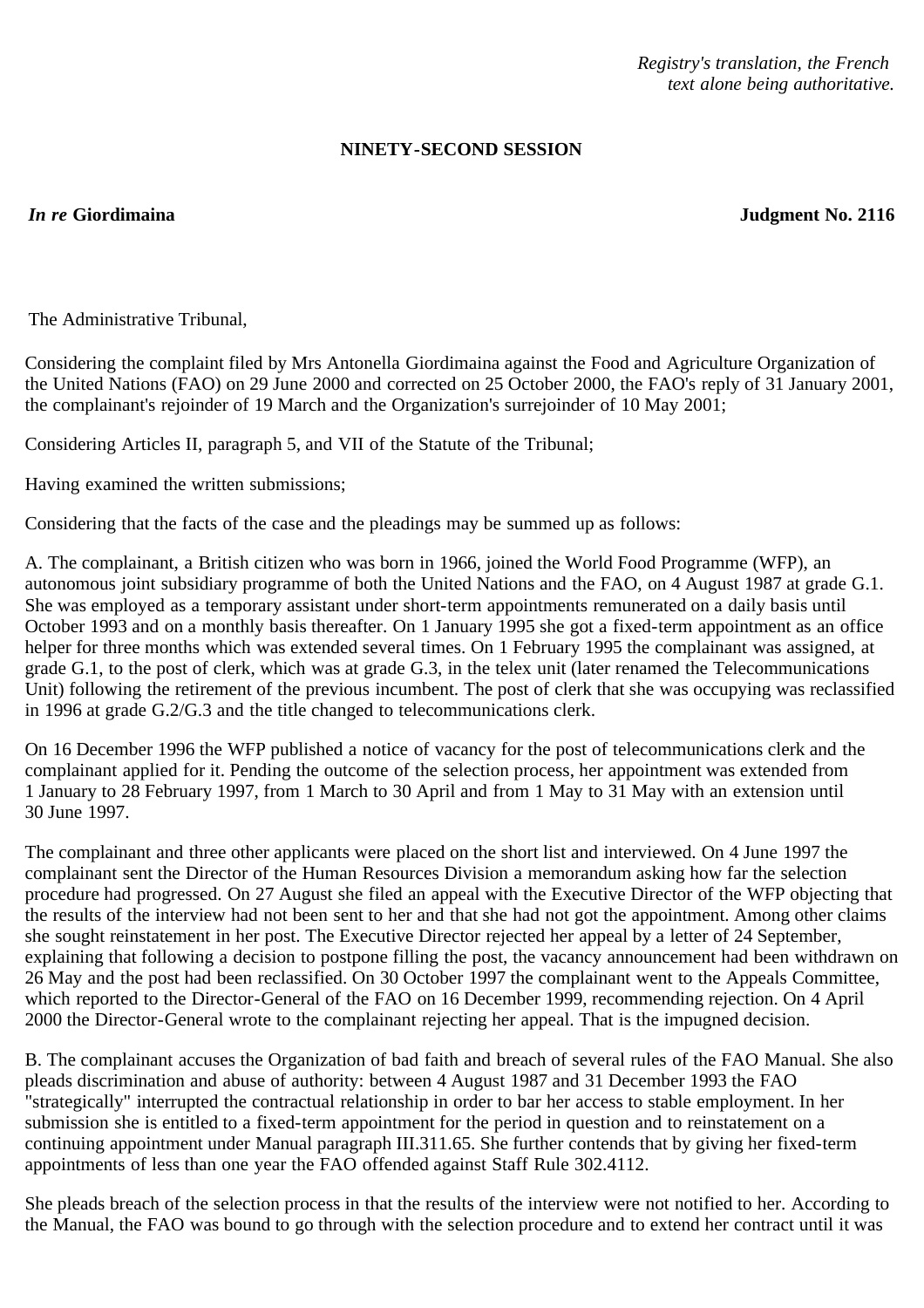completed. The FAO failed to inform her that it had withdrawn the vacancy announcement and reclassified the post. In her view, the FAO had to allow her the opportunity to apply for the post as reclassified and in filling the post it had to give her priority. She adds that the FAO failed to give reasons for the non-renewal of her appointment.

She asserts that she was given duties of a G.3 level on being assigned to the telex unit, yet was paid a G.1 salary. The Organization "obviously intended" to "exploit" her.

Lastly, she points out that the Director-General's final decision was not taken until nearly three years after she filed her appeal which in her view is an inordinate delay.

She asks the Tribunal to quash the decision of 4 April 2000 and to order her reinstatement as she prescribes. She also claims grade G.2 as from February 1994 and all her consequent entitlements. She claims 350 million Italian lire in moral damages and a sum not below 50 million lire in costs.

C. Citing the case law the FAO replies that the complaint is irreceivable as regards the period from 4 August 1987 to 31 December 1993. Had the complainant intended to challenge the alleged "contrived break" in the employment relationship on 31 December 1993 she ought to have done so within the time limit.

The FAO points out that the complainant's duties were of a temporary nature. It contends that it was right to give her short-term or fixed-term appointments, as they were what best suited the non-permanent nature of her duties. The allegations of abuse of authority are therefore unfounded. It states that fixed-term appointments end automatically at the expiry date set in the letter of appointment and no notice is required.

As to the allegation of non-observance of the selection procedure, the Organization observes that while the selection procedure was under way there was a review of the staffing structure in the Telecommunications Unit which led to the conclusion that new technology had made the post of telecommunications clerk superfluous. It was therefore reclassified as a clerk-typist post at grade G.3. In reply to her memorandum of 4 June 1997 a personnel officer telephoned the complainant to inform her that the vacancy announcement had been withdrawn, that the post had been reclassified and that she lacked the necessary qualifications for it. The reclassification has to be seen in its context: the interests of the service dictated radical changes, so the post was reclassified for objective reasons not because of any bias against the complainant. Lastly, the fact that it extended her appointment pending the outcome of the selection process is evidence of the FAO's good faith and its wish to find a solution to her problem.

D. The complainant rejoins that the complaint is receivable. The refusal to renew her contract beyond 30 June 1997 was the only decision she could challenge and she did so within the time limit. If she had challenged any of its earlier offers of appointment the FAO would not have kept her on. In her view the case law cited by the FAO is irrelevant. She cites Judgment 752 (*in re* Goldschmidt), which allows the rule on time limits to be waived where the organisation has misled the staff member. That, she says, is exactly what the FAO did by renewing her appointment time and again. She denies that her duties were temporary. In her submission short-term appointments are warranted where there is a very heavy workload, but ten years on such appointments would seem to be an unduly long time.

She contends that, her memorandum of 4 June having gone unanswered, she did not find out until September 1997 that the post in question had been reclassified. By failing to announce that the post was to be reclassified and by appointing someone else to the post, the FAO showed discrimination against her and was guilty of abuse of authority.

E. In its surrejoinder the Organization presses its pleas including those regarding receivability. It denies discrimination: the complainant was simply not qualified for the post as upgraded. She was asked to perform duties corresponding to grade G.1 for as long as she was on a G.1 post. Not having asked her to undertake duties of a higher grade, to grant her a special post allowance would not be justified. The FAO explains that the Appeals Committee took as long as it deemed necessary to examine the complainant's case. After receiving the Committee's report the Director-General did take slightly more than three months to come to a final decision, but that was not excessive. Neither the Staff Regulations nor the Staff Rules prescribe any time limit for such decisions.

### CONSIDERATIONS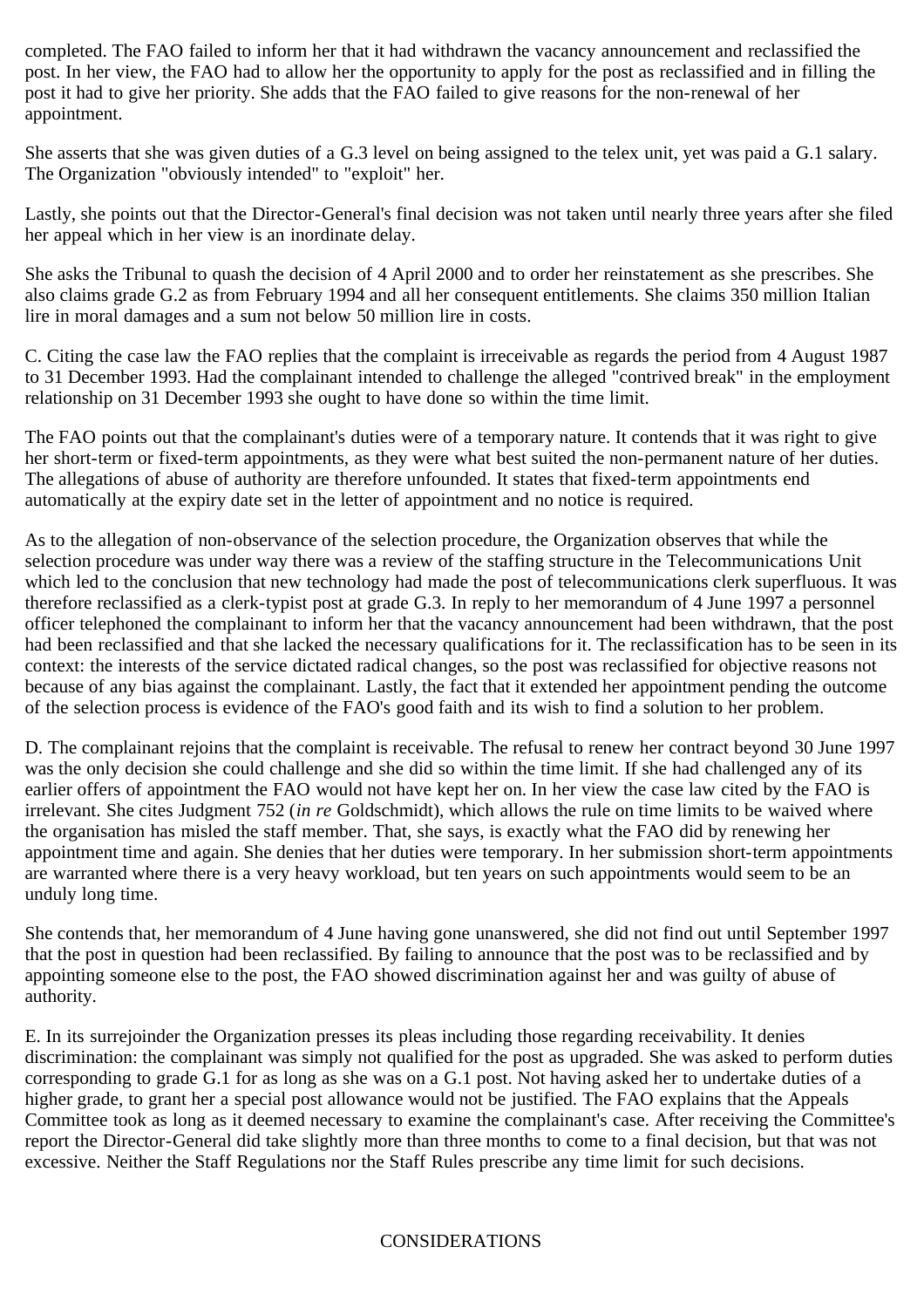1. The complainant worked for the WFP from 4 August 1987 to 30 June 1997. Between 4 August 1987 and 26 October 1993 she did temporary work as a clerk, messenger, filing clerk and office helper under short-term contracts on a daily rate of pay. For example, her services were required at meetings of the WFP's Executive Board. As from 27 October 1993 she was paid at a monthly rate, again under short-term appointments. In 1994 she worked first part time then full time.

On 1 January 1995 she got a fixed-term appointment - which was renewed several times - as an office helper. On 1 February 1995 she was assigned to the post of clerk in the telex unit. She was to do temporary work pending a review of the description of the post of clerk and the publishing of the vacancy notice for that post which had fallen vacant at the end of 1994, when its incumbent retired. During that time the Organization embarked on a review of the structure of the complainant's unit, that had become the Telecommunications Unit. The post she was occupying was reclassified as a telecommunications clerk post at grade G.2/G.3 and put up for competition. She was kept in it temporarily and pending completion of the selection procedure her appointment was extended, up to 30 June 1997.

A vacancy announcement for the post of telecommunications clerk had been published in December 1996. The complainant and other WFP employees applied, but while the selection process was underway it became clear from the review of the staffing structure in the Telecommunications Unit that the post was no longer needed. On 26 May 1997 the vacancy announcement was cancelled, according to the Organization, and the post was reclassified as a post of clerk-typist at grade G.3. It was not put up for competition but filled by transfer on 30 June. The candidates who had answered the vacancy announcement were not informed of that. Moreover, it is neither alleged nor established that they were given any earlier indication that the post - while up for competition - was being reviewed and reclassified, and so might be abolished. By a memorandum of 4 June 1997 the complainant asked the Director of the Human Resources Division what stage the selection process had reached. According to the FAO, she was given the information on 10 June 1997 by telephone. The complainant demurs; and the Organization provides no evidence of its assertion.

On 27 August 1997 the complainant filed an appeal with the Executive Director of the WFP citing the five following grounds:

- (a) the FAO failed to notify the results of the competition and inform her that she was not appointed;
- (b) it did not renew her appointment which, she asserts, amounts to discrimination;
- (c) breach of the provisions of Staff Rule 302.4112 which she also considers to be discrimination;
- (d) the discrepancy between the kind of work she was doing and the amount she was paid; and
- (e) non-payment of an end-of-service indemnity.

On 24 September 1997 the Executive Director informed the complainant that her appeal was rejected, and replied to each point she had raised in her appeal.

(i) She explained that the vacancy notice had been withdrawn on 26 May 1997 and that the post had been reclassified as a clerk-typist post at grade G.3 for which the complainant lacked the necessary qualifications, namely English at grade C level and a typing speed of fifty words a minute. An employee who did have those qualifications had been transferred to the post on 30 June 1997.

(ii) The complainant had pointed out to her that she had worked for the FAO for nearly ten years and that of all the employees given notice of non-renewal she was the only one whose appointment was actually terminated. The Executive Director denied that assertion: there had been other non-renewals. Moreover, although the complainant had served the FAO for ten years, until 1995 she had been under short-term contracts. The last one had been a fixed-term contract. She had no entitlement to renewal. Besides, the reason for her departure was the abolition of the post to which she had been temporarily assigned.

(iii) There had been no breach of Rule 302.4112 since the complainant's fixed-term appointment had lasted for more than one year.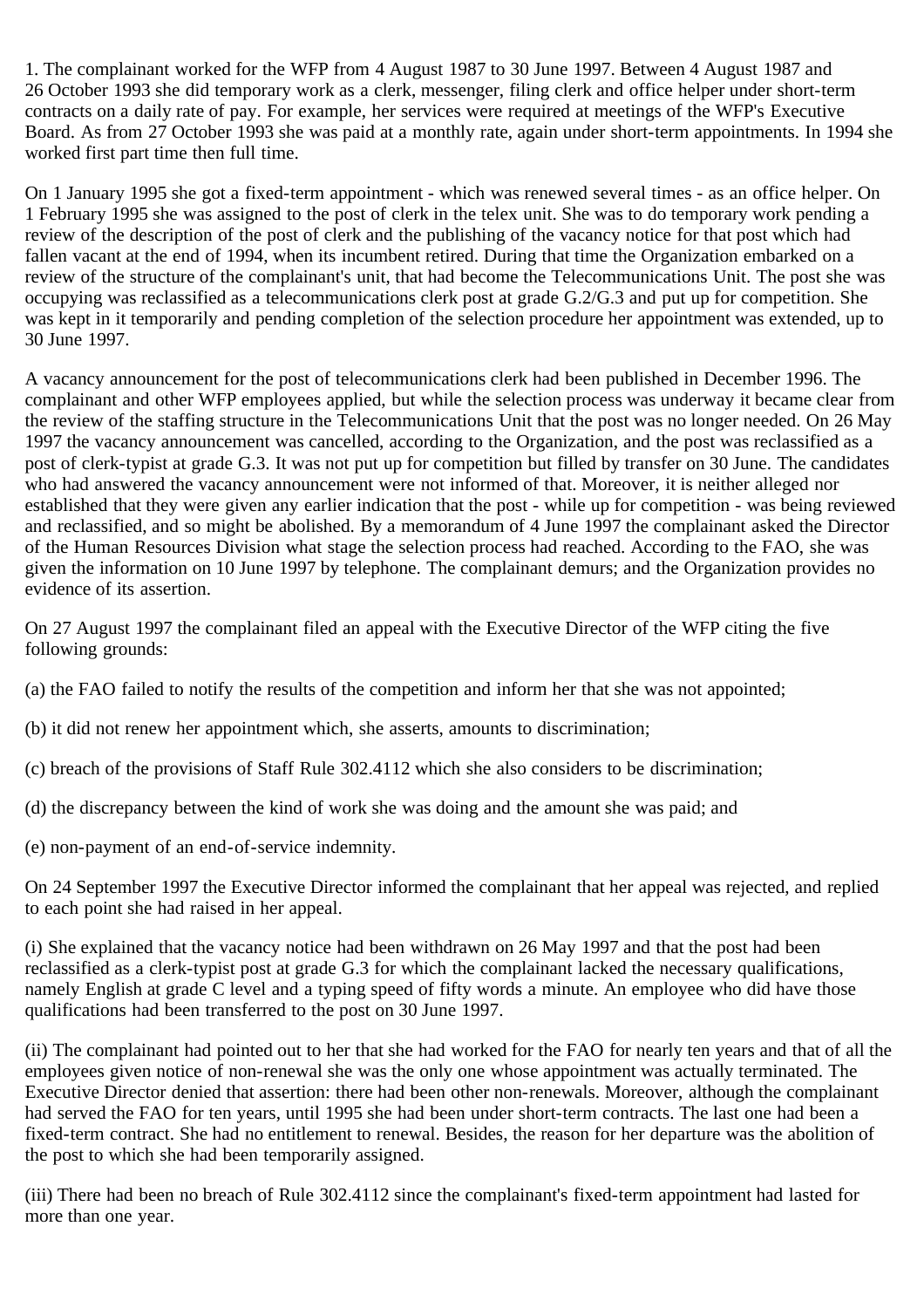(iv) The complainant claimed that she had been paid a G.1 salary whereas her duties corresponded to the G.3 level. In fact she was employed in the Temporary Assistance Unit and had never been selected for a post by competition. A special post allowance is not paid unless the staff member's qualifications match those required for the higher post to which the staff member may be temporarily assigned. In this case the complainant had neither the necessary language skills nor the requisite paper qualifications. Her claim was therefore unfounded.

(v) No termination indemnity is due upon expiry of a fixed-term appointment.

On 30 October 1997 the complainant went to the Appeals Committee. In its report of 16 December 1999 the Committee recommended rejecting the appeal. The Director-General of the FAO endorsed that recommendation and so informed the complainant on 4 April 2000. That is the decision now under challenge.

2. The complainant is asking the Tribunal to quash the impugned decision.

Her main claim is to immediate reinstatement in her post on a continuing appointment with retroactive effect as from 5 August 1988, at grade G.2. She claims all the remuneration she was not paid due to the interruption in the contractual relationship which the Organization failed to substantiate, payment by the Organization of the contributions to her retirement pension and allowances for dependent children. Failing that she claims compensation and moral damages for "unwarranted loss of employment and the related career opportunities".

As subsidiary claims, she seeks reinstatement in her post on a fixed-term appointment for seven years at grade G.2, and payment, with interest, of all salary arrears from July 1997. She also claims payment by the Organization of her pension contributions.

At all events she claims grade G.2 as from February 1994 and, accordingly, payment, plus interest, of the difference between her earnings on grade G.1 and what she would have earned as a grade G.2 official from February 1994 to June 1997. She claims payment by the Organization of her pension contributions, "adjustment of the termination indemnity", moral damages and costs.

In support of her claims she puts forward various pleas which will be discussed below. Her first objection is to the non-renewal of her appointment; it was wrongful, should be set aside and the complainant should be reinstated. In her submission the length of her service entitles her to a continuing appointment. The FAO broke the rules by barring for several years her access to stable employment. From February 1995 to the end of June 1997, though paid at G.1 level she performed G.2-level duties, and so is entitled to "additional remuneration". In her submission the FAO seriously harmed her interests and should therefore pay her moral damages. In this connection she cites the slowness of the internal appeal procedure.

The Organization seeks the dismissal of the complaint: it is irreceivable as regards the period from August 1987 to December 1993. If she intended to challenge the alleged "contrived break" in the employment relationship from 31 December 1993, she should have done so within the time limit. On the merits the FAO contends that her duties being temporary, it was right to give her short-term and fixed-term appointments. Such appointments confer no rights. It denies any flaws in the selection procedure and submits that it had every right to withdraw the vacancy announcement because the post was no longer necessary. Moreover, it was reclassified and the complainant no longer qualified for it. The FAO adds that it showed no prejudice against her and, contrary to her assertion, the internal appeals procedure was not unduly long.

3. The complainant asks for several witnesses to be heard in connection with the selection process. That is unnecessary, since the facts are sufficiently established by the evidence.

# *The selection procedure*

4. (a) According to the case law, an organisation may suspend or even cancel a selection procedure if its interests so warrant provided that there is no misuse of authority (see for example Judgments 1771, *in re* De Riemaeker No. 4; 1982, *in re* Barret No. 3; and 2075, *in re* Pinto No. 4). The organisation is the judge of where its interests lie and the Tribunal recognises that an organisation has wide discretion in the matter. Misuse of authority may not be presumed and the burden of proof is on the party that pleads it.

The Organization's explanation as to why it withdrew the vacancy notice and reclassified the post would appear to be tenable and plausible. The complainant alleges discrimination but offers no evidence that the FAO tried to harm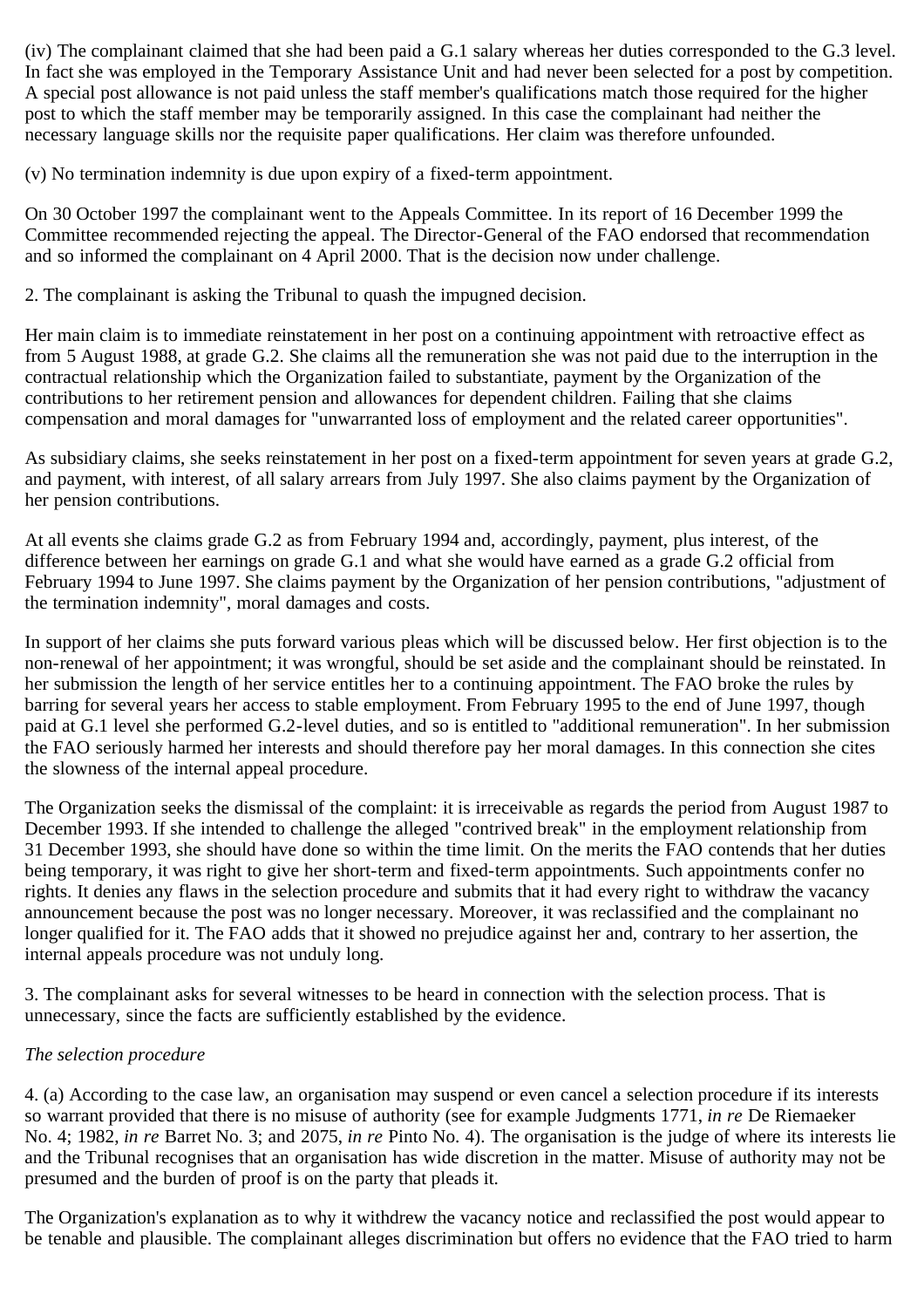her in someone else's interest. There was nothing personal about the measure, it was simply a consequence of the restructuring, so the FAO did not impair the complainant's rights by putting an end to the selection procedure.

(b) The complainant has neither challenged the appointment of someone else to the reclassified post nor asserted that it could be filled only by way of competition.

She cannot therefore argue that it was in order to exclude her that the FAO reclassified the post and appointed someone else without holding a competition.

5. Relations between an organisation and its staff must be governed by good faith. Furthermore, an organisation must treat its staff with due consideration and avoid causing them undue injury. In particular, it must inform them in advance of any action that may imperil their rights or rightful interests (see, for example, Judgment 1756, *in re* Awoyemi, under 10(a) and the others cited therein; and for more recent cases, Judgments 2017, *in re* Toa Ba; 2051, *in re* Gupta No. 8; 2067, *in re* Annabi No. 2; and 2072, *in re* Fialkowski).

True to say, the FAO did observe those duties in that it extended the complainant's appointment until the date by which the post was to be filled. But it was cavalier in the way in which it informed her of what was to become of the selection process. For the complainant it was particularly important that she be informed promptly whether she could expect to be appointed, so that she could start to look for another job if need be. She contends, and the FAO does not demur, that she had the more reason to be optimistic as she had been told unofficially that of all the applicants, she stood the best chance of being appointed. In these circumstances, the FAO ought to have put her in the picture at once, or in any event as soon as it became clear from the review of the staffing structure in the Telecommunications Unit that reclassification was a serious possibility for the post in question. But it did not - or at least the FAO neither alleged nor established the contrary. Thereafter, when a decision was taken on 26 May 1997 to withdraw the vacancy announcement, the Organization should have informed the candidates immediately. According to the evidence, the complainant was so informed in writing only on 24 September 1997, in other words nearly four months later. Even if, as the Organization contends, she was informed by telephone on 10 June 1997 written notification was nonetheless an obligation.

The complainant's personal interests have undoubtedly been harmed and some redress for the material and moral injury she suffered is warranted (see under 12 below).

## *Special post allowance*

6. The complainant submits that as from 1 February 1995 although on grade G.1 she actually performed G.3-level duties.

The FAO retorts that the complainant held grade G.1 and the tasks that she performed as from that date were those she had been recruited to do; she was not working at a higher level. As the complainant herself says, she made no formal claim to a special post allowance as such.

#### Staff Rule 302.308 says:

"302.3081 Staff members are expected to assume, as a normal part of their work assignments and without extra compensation, the duties and responsibilities of higher-level posts for short periods (such as during sessions of the Conference or Council, or absences of other staff members).

302.3082 Staff members who are required to assume duties of higher-level posts for substantial periods of time may be paid a special non-pensionable post allowance as set out in the FAO Manual."

FAO Manual paragraph III.308.422 says that a proposal for the payment of a special post allowance must be submitted by the unit concerned to the department or office head for approval, accompanied by an explanatory memorandum.

No such proposal was submitted. However, since the Organization had its say on this matter and since, when she made her claim to the readjustment of her salary, the complainant was no longer regarded as a serving official, the Tribunal considers that the internal means of redress have been exhausted.

The Tribunal is satisfied on the evidence that, as the FAO argues, from 1 February 1995 the complainant was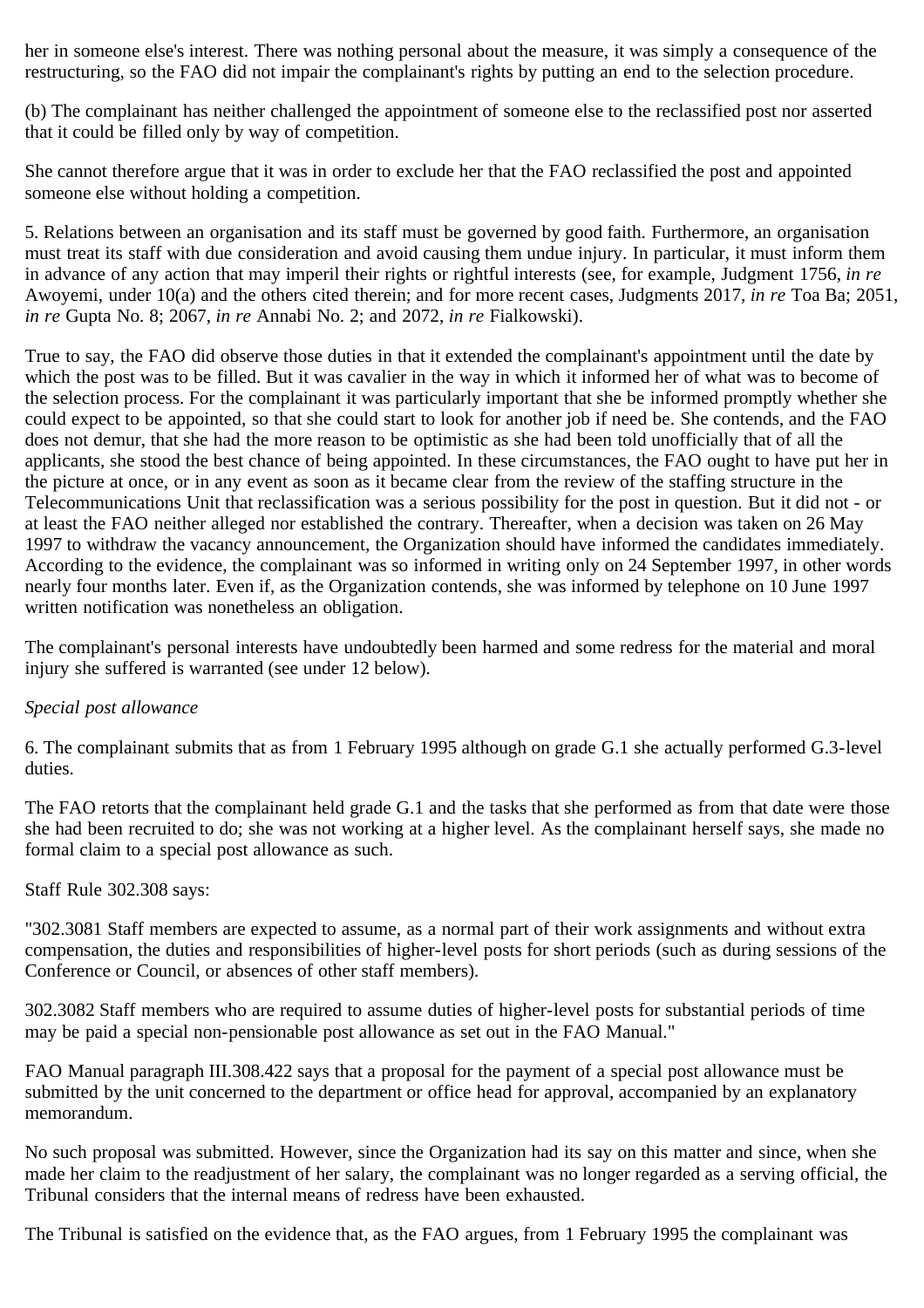employed under fixed-term appointments to do temporary work as a clerk in the telex unit; so the duties she performed were not of a level higher than that of her post. The amount of her pay was that stipulated in the terms of her contracts and she did not challenge it when the contracts were concluded. Any claim filed in that connection outside the time limit would thus be irreceivable.

The plea fails.

*The complainant's claim to the conversion of her appointments*

7. (a) The complainant asserts that the provisions of the FAO Manual entitle her to:

(1) Conversion of her short-term contracts between 4 August 1987 and 31 December 1993 to fixed-term contracts, since in all they covered more than one year (Staff Rule 302.4112), the contract breaks being a mere device to prevent the rule from being applied.

(2) Conversion of her fixed-term appointments into a continuing appointment after six years of continuing service on short-term or fixed-term appointments (Manual paragraph III.311.65).

According to the complainant, the Organization ought to have applied those rules automatically and must therefore do so with retroactive effect. Since she could not have been expected to claim their application at the time, she can now seek retroactive application together with the entitlements that go with each type of appointment.

The Organization demurs. For the period from 4 August 1987 to 31 December 1993 the complainant could and should have challenged each decision on the grounds of breach of the above-mentioned rules. Since she failed to do so, her plea is time barred. On the merits the FAO denies breaking the rules in question.

(b) The complainant is arguing that as an employee - and thus in a weak position vis-à-vis the employer - for as long as she is under contract she cannot properly forfeit what she may claim by law. That thesis may find support in the domestic law on private sector employment contracts of some countries. But it is not expressed in quite the same way in international civil service law. According to precedent, in the interests of stable administration a decision which has taken effect unchallenged may not as a rule be challenged at some later date (see, for example, Judgments 1132, *in re* Bakker No. 2; 1413, *in re* Feldmann; 1554, *in re* Tögl; 1666, *in re* Bedrikow, under 5(b); and 1938, *in re* Alvarez Vigil, under 8).

Occasionally, and in exceptional circumstances where strict observance of that rule would be pedantic, the Tribunal has looked behind the documents to ascertain the intention of the parties. In Judgments 701 (*in re* Bustos) and 702 (*in re* Giussi), emphasising the exceptional nature of each case, the Tribunal found that in the circumstances, uninterrupted employment in the same post for more than eleven years was to be treated as a continuous whole and that its division into short-term contractual periods was fictitious, so notice was required in order for the contract to be terminated. In the case ruled on in Judgment 1385 (*in re* Burt) - in which the Tribunal referred to Judgment 701 - the issue was to be resolved as to whether an official on a short-term appointment could benefit from certain rules applying to fixed-term appointments. The official having completed one year of continuous service, the Tribunal found that the interruption of his appointment by an external collaboration contract was a "device" to circumvent the rule. It thus based its determination that the rule must be applied on the parties' intention as expressed in the total length of the appointment.

(c) But the circumstances of the present case are not altogether exceptional. Although until October 1993 there was some continuity in the contractual relations, the length of service - remunerated on a daily basis - and the duties involved varied. The complainant herself concedes that during that period her contracts were initially for "casual work". But casual work is anything but continuous and lasting.

That being so, there is no alternative but to apply the fundamental rule that unchallenged administrative decisions are binding on both parties. Her claim to reinstatement cannot therefore succeed since she did not seek a formal review of her position at the time when she could have done so.

That applies generally, not just to the contracts and decisions pertaining to the period ending in December 1993.

(d) There remains, however, the issue of whether, when deciding on the category of contract to be awarded - on the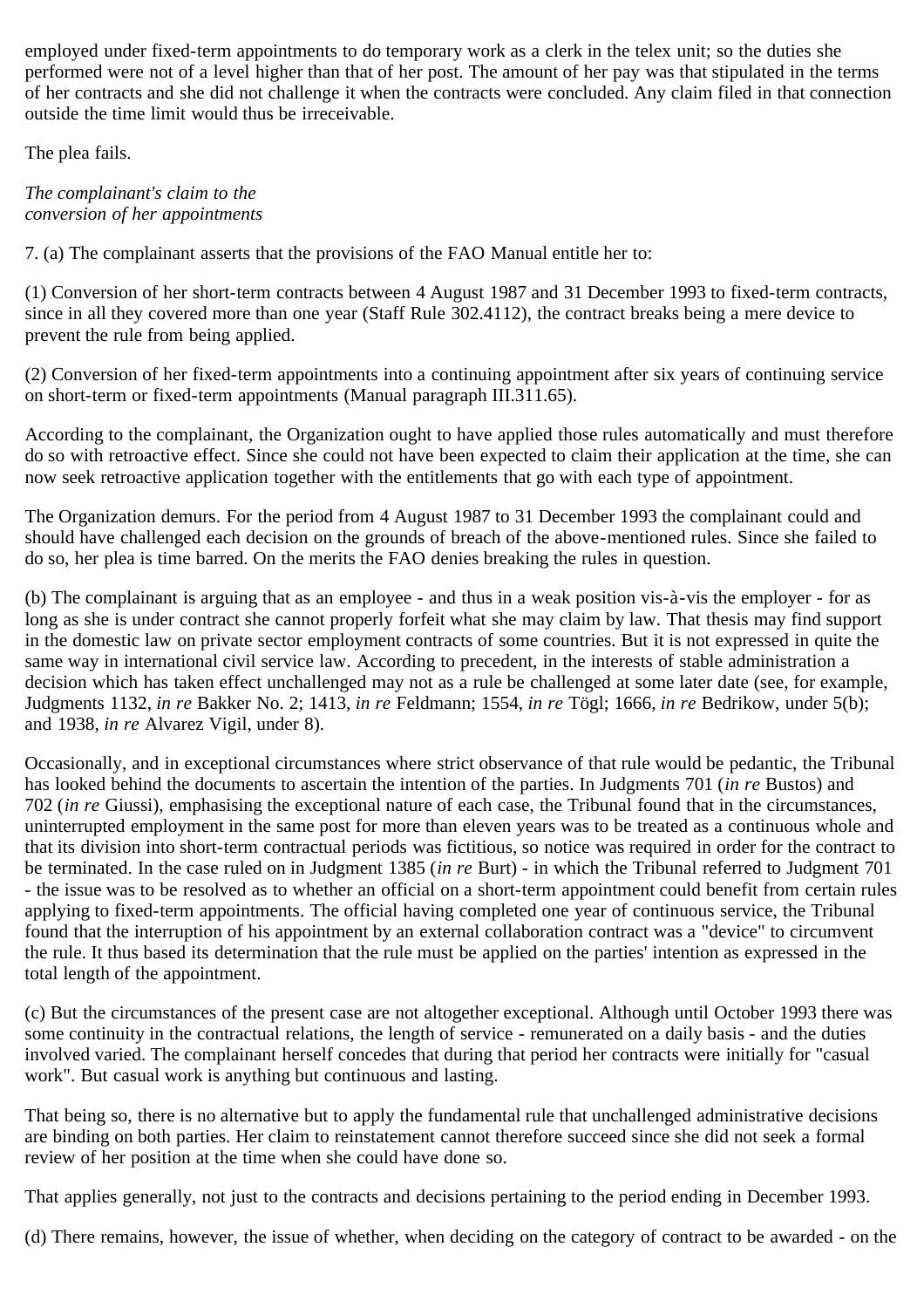basis of a completed period of continuous service in the past - the administration and the Tribunal are bound by the classification applied previously to a series of short contracts. The rule that an administrative decision which has become final or *res judicata* is not open to challenge does not in itself preclude applying the accurate legal classification at some later date, as when the contracts came into effect the parties had no reason to question their classification having no cause of action and hence no legal standing.

(e) According to Manual paragraph III.311.65 a continuing appointment is granted after six years of continuing service on short-term or fixed-term appointments with the Organization.

There is no need to determine whether, and to what extent, at the time of challenging the non-renewal of her appointment the complainant could plead breach of the above rule in claiming eligibility for termination under the rules governing continuing appointments.

Even supposing the above rule did apply to her, the Tribunal finds no breach of it. In the interests of efficient staff management an organisation must have a measure of discretion in applying a rule of this kind.

What has to be determined, therefore, is whether, when her appointment was extended for the last time, on 1 June 1997, or when the extension expired, on 30 June 1997, the complainant had completed six years of continuing service with the Organization. The requirement of continuing service was undoubtedly met for the period starting in early 1995. But there is some doubt as to early 1994, because at the time she was doing part-time work. There is even greater doubt regarding the period prior to that, when as she herself says, she was doing "casual work". In addition, there were several official contract breaks - understandable in view of the nature of her duties. In these circumstances, the Organization could rightly conclude in 1997 that she did not meet the requirement of six years of continuing service.

There was, therefore, no breach of Manual paragraph III.311.65.

(f) Since her appointment cannot be treated as an indefinite one, the complainant has no entitlement to a terminal indemnity, since under paragraph III.305.5123 fixed-term appointments automatically expire according to their terms, "without notice or indemnity".

### *The non-renewal of the appointment*

8. What Rule 302.907 of the Staff Rules and Manual paragraph III.305.5123 are saying is that an appointment for a fixed-term will simply lapse with the passage of time. However, a steady line of precedent has it that a decision not to renew an appointment is an actionable one and so must fulfil certain requirements. One of them is that it must be accounted for. Moreover, the reasons must be conveyed in a timely manner so that the staff member may act accordingly. The staff member must also be given reasonable notice (see, for example, Judgments 1317, *in re* Amira, under 24, and 1583, *in re* Ricart Nouel, under 5, and the others cited therein).

In this case the complainant was given grounds for the decision, since the FAO had told her that her appointment would end once the vacant post was filled. However, the real reason for the non-renewal was the abolition of the post, which was not the reason conveyed to the complainant. For her, abolishing a post or appointing someone to it had different implications. As long as the post was not filled all she needed to do was await the appointment since she thought she stood every chance of being the successful candidate. If, however, she had been given an indication of the abolition and upgrading of the post to a level for which she was not qualified, she could at once have set about challenging the decision or at least looking for alternative employment at the FAO or elsewhere.

Consequently, the Organization should have informed her sufficiently early of the real reason of the non-renewal. It did so only at the end of September 1997, yet the vacancy announcement had been withdrawn four months earlier and her contract had expired on 30 June. The impugned decision must therefore be set aside.

9. The FAO is not, however, under an obligation to reinstate the complainant (see, for example, Judgment 1317 and the others cited therein).

Although an organisation must abide by certain rules when not renewing an appointment, it is not barred from terminating a short-term or fixed-term appointment.

Consistent precedent says that non-renewal is at the discretion of the appointing authority. Such a decision is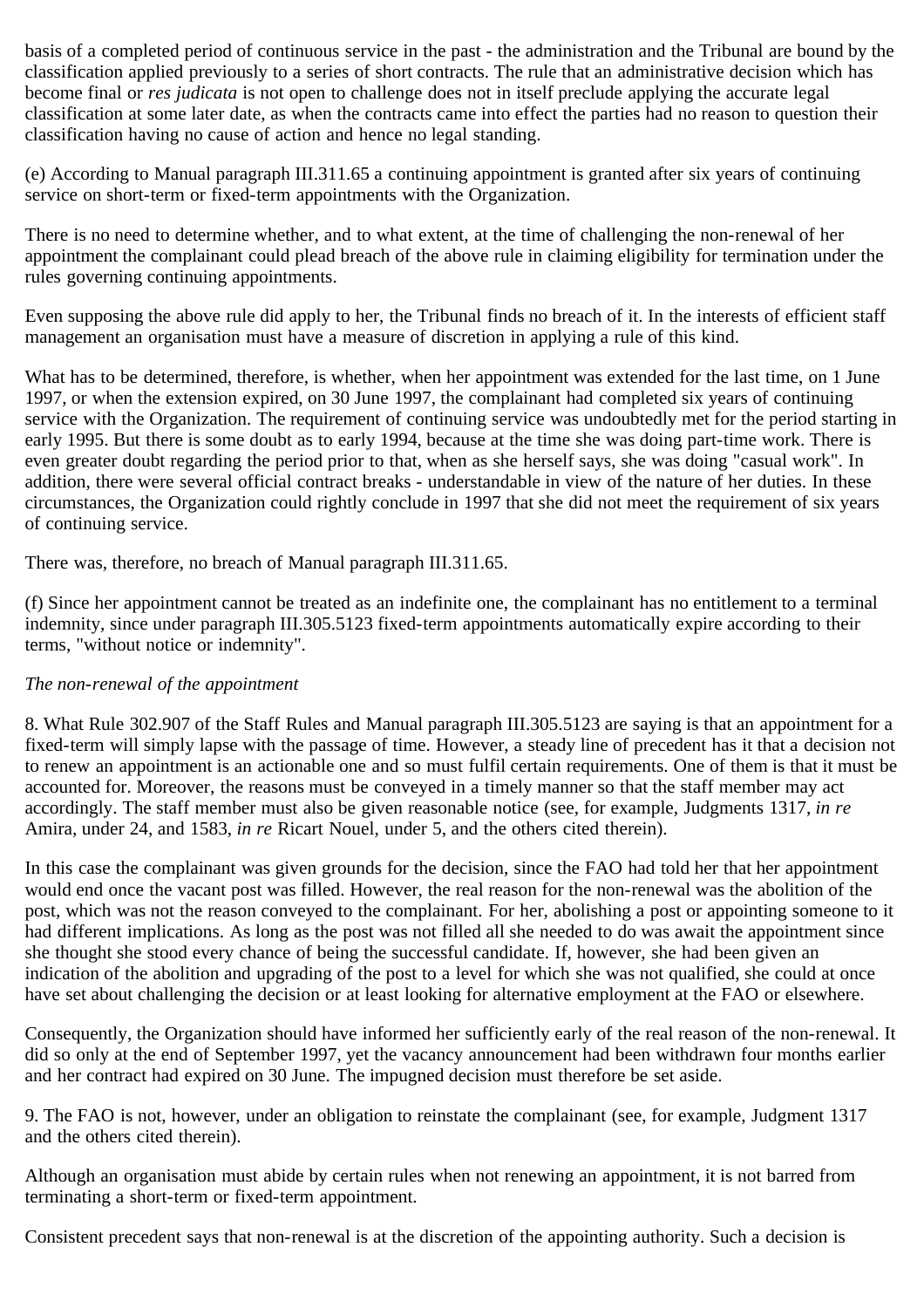subject to only limited review, and the Tribunal may set it aside only if it was taken without authority, or in breach of a rule of form or procedure, or was based on a mistake of fact or of law, or if some essential fact was overlooked, or if clearly mistaken conclusions were drawn from the evidence, or if there was abuse of authority (see, for example, Judgment 1526, *in re* Baigrie, under 3, and the precedents cited therein).

Here, the non-renewal of the complainant's contract was a consequence of the abolition of the post she held temporarily. The Organization says that there was no other activity it could assign her to. These reasons are convincing. Misuse of authority is neither alleged nor established.

## *Assistance in the complainant's search for alternative employment*

10. The written submissions say little of the help the Organization afforded the complainant in looking for another job (on the existence of such a duty see Judgment 1526 and others cited therein).

Being satisfied with her services the FAO placed her name for one year on an electronic roster of candidates for vacancies.

The complainant alleges that she got no offers from the FAO and remained unemployed. But she gives no information about any steps she may have taken with a view to applying for jobs or taking part in competitions.

Nor does the FAO give any indication as to what posts may have been available or any offers it may have made.

The Tribunal finds no evidence that the Organization did not give the complainant the appropriate assistance.

## *The length of the internal appeal procedure*

11. A staff member who files an appeal is entitled to expect a decision to be taken within a reasonable time. Since an internal appeal is a necessary prelude to judicial review, the Organization too must respect the need for expeditious proceedings.

In this case more than two-and-a-half years elapsed between the complainant's appeal to the Appeals Committee and the Director-General's decision to reject it. Circumstances and the nature of the case demanded an expeditious appeal procedure. Since, in the internal appeal, the complainant was challenging a decision not to keep her on and claiming reinstatement, she needed to know quickly what the outcome of the appeal would be. Indeed, her future to some extent depended on it. Though it raised some delicate issues, the case was not particularly complex. The conclusion is that the appeal was not sufficiently expeditious.

The amount of time usually needed to deal with such a case was far exceeded. As a result the complainant suffered injury warranting redress.

## *Redress*

12. The Organization's omissions, noted under 5, 8 and 11 above, caused the complainant significant material and moral injury. For months she was left on tenterhooks about her job at the FAO. That naturally made her quite anxious and may have hampered her search for a new job.

In view of the complainant's last salary, the Tribunal considers that compensation in an overall amount of 15,000 euros including all interest as at the date of the present judgment constitutes fair redress.

13. Even though the complaint succeeds only in part, the costs must be borne by the FAO, whose wrongful conduct prompted the complaint.

### DECISION